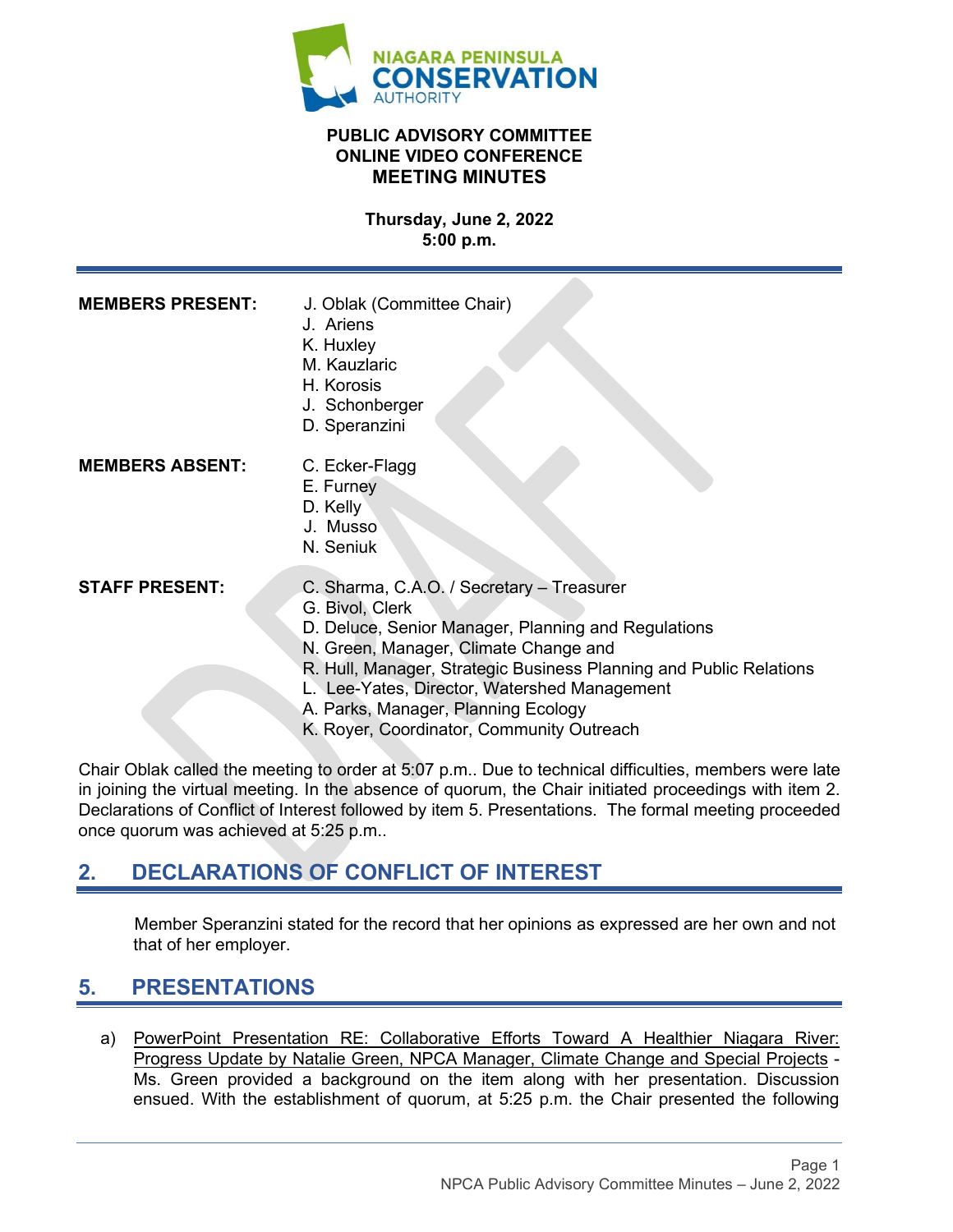motion:

Recommendation No. PAC-13-2022 Moved by Member Ariens Seconded by Member Speranzini

**THAT** the PowerPoint Presentation RE: Collaborative Efforts Toward A Healthier Niagara River: Progress Update by Natalie Green, NPCA Manager, Climate Change and Special Projects **BE RECEIVED**.

#### **CARRIED**

b) PowerPoint Presentation RE: Policies for the Administration of Ontario Regulation 155/06 and the Planning Act, (May 1, 2020 Consolidation) Phase 2 Policy Review Interim s. 28 EIS Guideline and Wetlands Procedure Document by Leilani Lee-Yates, NPCA Director, Watershed Management - Ms. Lee-Yates along with Amy Parks, Manager, Planning Ecology and David Deluce, Senior Manager, Planning and Regulations provided a background on the item including a short PowerPoint presentation. This presentation was in conjunction with agenda items 7. a) and b) being Report No. FA-20-22 RE: NPCA Draft Interim Section 28 Environmental Impact Study Guideline and Report No. FA-21-22 RE: NPCA Draft Interim Wetlands Procedure Document. Members asked questions and provided comment. Ms. Speranzini expressed the need to keep the process simplified, cautioned on the effects of cumulative protection and recommended a sensitivity analysis on development areas. The Chair cautioned against widescale consultations during the summer.

Recommendation No. PAC-14-2022 Moved by Member Schonberger Seconded by Member Huxley

**THAT** the PowerPoint Presentation RE: Policies for the Administration of Ontario Regulation 155/06 and the Planning Act, (May 1, 2020 Consolidation) Phase 2 Policy Review Interim s. 28 EIS Guideline and Wetlands Procedure Document by Leilani Lee-Yates, NPCA Director, Watershed Management **BE RECEIVED**.

#### **CARRIED**

### **4. CORRESPONDENCE**

None

## **6. DELEGATIONS**

None

# **7. CONSENT ITEMS**

a) Report No. FA-20-22 RE: NPCA Draft Interim Section 28 Environmental Impact Study **Guideline** 

Recommendation No. PAC-15-2022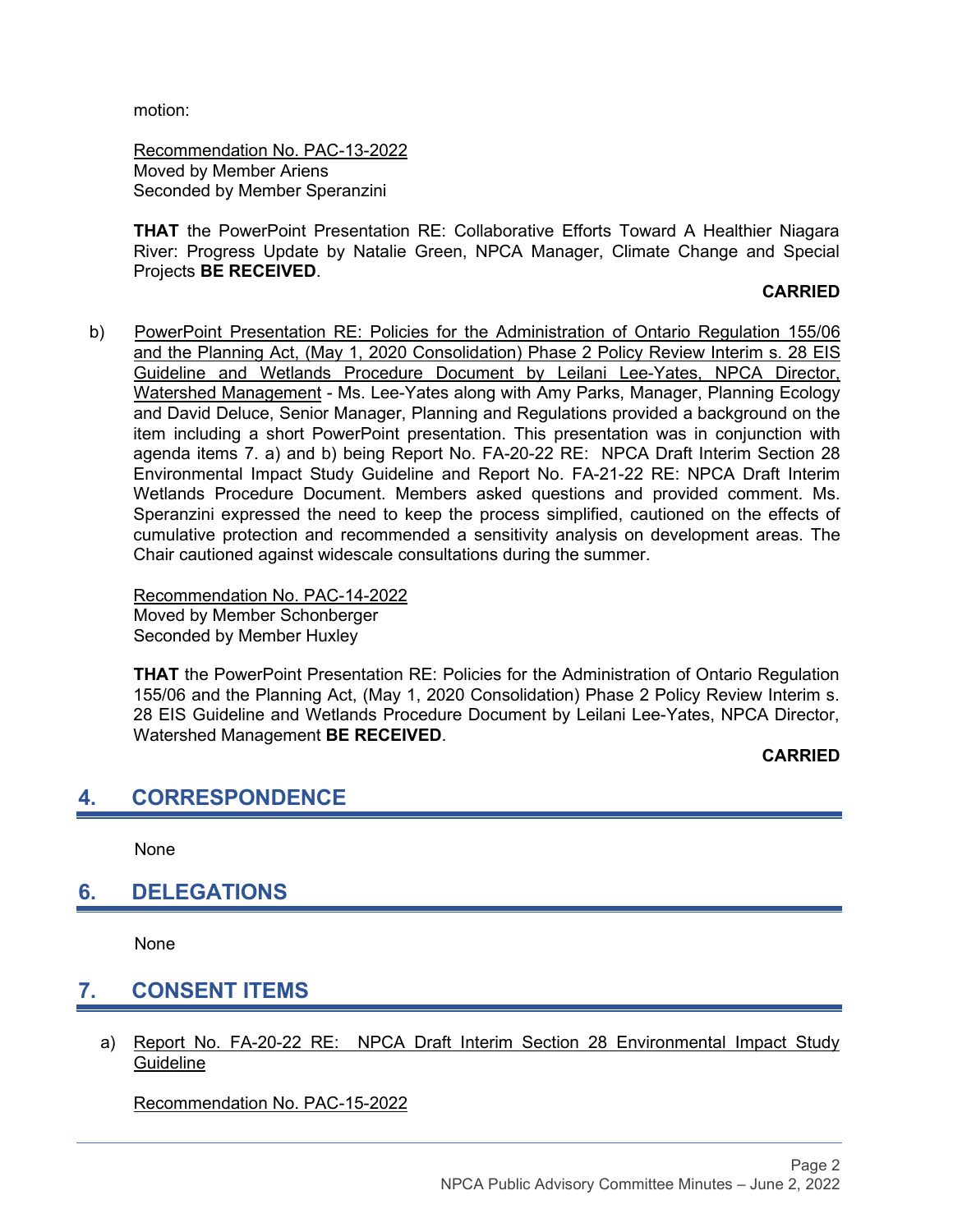Moved by Member Kauzlaric Seconded by Member Korosis

**THAT** Report No. FA-20-22 RE: NPCA Draft Interim Section 28 Environmental Impact Study Guideline **BE RECEIVED**.

**CARRIED**

#### b) Report No. FA-21-22 RE: NPCA Draft Interim Wetlands Procedure Document

Recommendation No. PAC-16-2022 Moved by Member Kauzlaric Seconded by Member Korosis

**THAT** Report No. FA-21-22 RE: NPCA Draft Interim Wetlands Procedure Document **BE RECEIVED**.

**CARRIED**

# **8. DISCUSSION ITEMS**

None

# **9. COMMITTEE REPORTS**

a) Minutes of the Watershed Floodplain Sub-Committee Meeting dated May 26, 2022

Recommendation No. PAC-17-2022 Moved by Member Speranzini Seconded by Member Schonberger

**THAT** the minutes of the Watershed Floodplain Sub-Committee Meeting dated May 26, 2022 **BE APPROVED**.

**CARRIED**

### **10. NEW BUSINESS**

- a) C.A.O. Update (Verbal) Ms. Sharma indicated that she would provide an update as may be required at a subsequent meeting.
- b) Members' Updates (Verbal) Information / Issues / Items of Interest Chair Oblak expressed concerns with communication between the NPCA and the public, lack of consultations with the Public Advisory Committee (PAC), difficulty for the PAC to perform its role as liaison and the need for a venue where the public can bring forward concerns to the NPCA. She requested that an item be included on the next PAC agenda to identify and encourage ways for inclusion and two-way discussion between the NPCA and the public.

Recommendation No. PAC-19-2022 Moved by Member Schonberger Seconded by Member Huxley